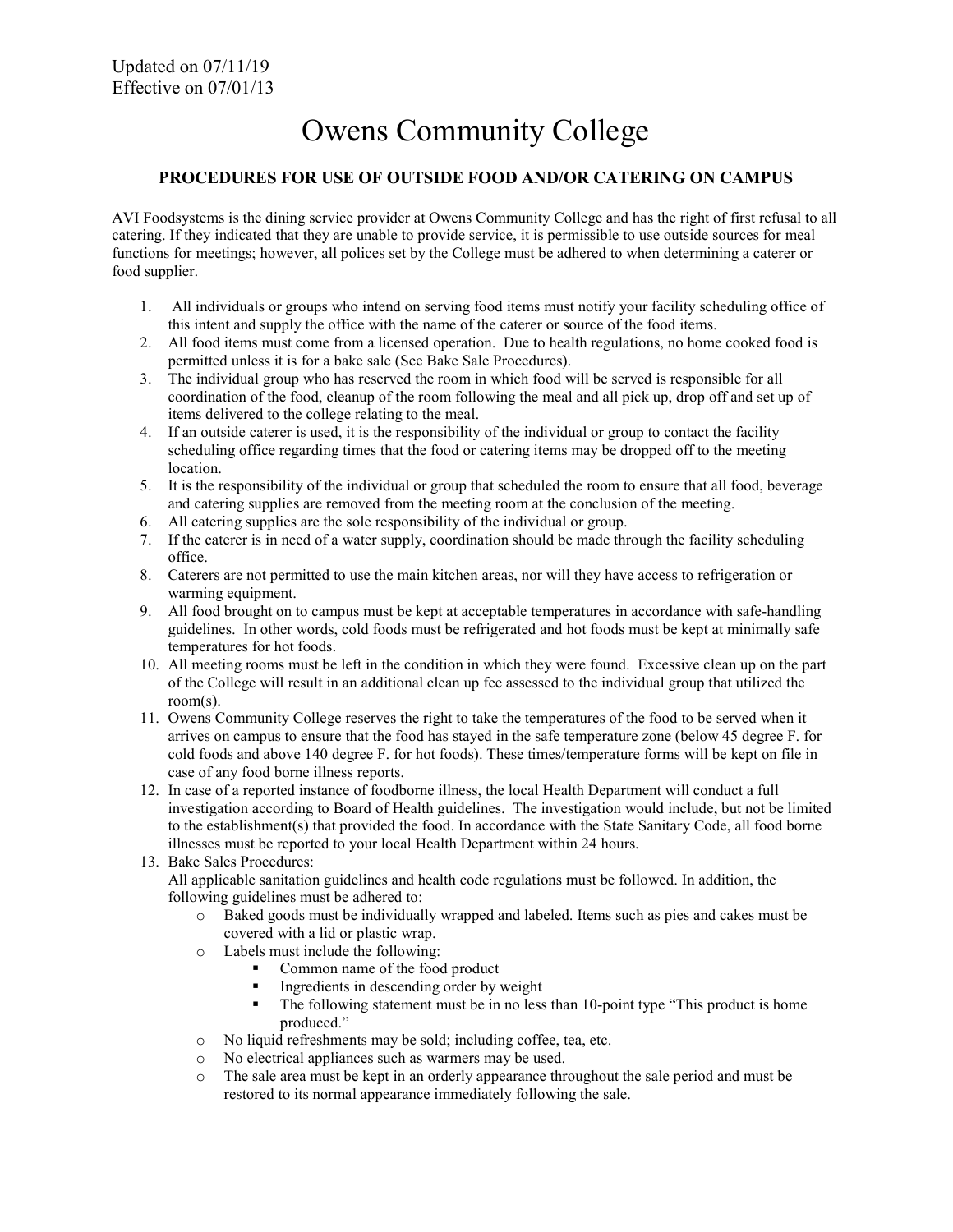# OFFSITE CATERING WAIVER

You must give sufficient advance notice (30 days preferred) for all College catered events supplied by offcampus catering companies, to enable the College to ensure that all policies are properly followed.

#### 1. The catering contractor must provide evidence of the following coverage of insurance:

- Off-campus catering contractors must maintain during any event held on behalf of the College bodily injury and property damage liability insurance under a standard commercial general/automobile liability policy, which shall provide and include coverage on all catering company's operations, contractual liability, owned automobiles and non-owned or hired automobiles.
- Bodily injury liability limits shall be for an amount of not less than One Million Dollars (\$1,000,000) per person per injury, including wrongful death, and for an amount of not less than One Million Dollars (\$1,000,000) on the account of any one occurrence.
- Property damage liability insurance in an amount of not less than One Million Dollars (\$1,000,000) per person per injury, including wrongful death, and for an amount of not less than One Million Dollars (\$1,000,000) on the account of any one occurrence.
- Any combination of underlying commercial general and automobile liability coverage with umbrella/excess liability coverage which provides no less than Two Million Dollars (\$2,000,000) single limit bodily injury and property damage liability insurance for Catering Contractor also will be acceptable.
- Catering Contractor shall maintain and keep in force product liability insurance, public liability insurance, and Worker's Compensation insurance (covering employees of Catering Contractor).
- In the event that the College determined that the Catering Contractor has failed to fulfill the obligations defined above the College shall have the right to cancel and terminate the event agreement forthwith and without notice.

# A Certificate of Insurance verifying the above coverage must be submitted to the College prior to the beginning date of the event.

# 2. A copy of the establishment's catering license must be submitted to the College prior to the beginning date of the event.

Catering Contractor is required to possess an off-premises catering license to transport hot food. The Catering Contractor must have proof of their current caterer's license on file at Owens Community College.

# 3. No food items can be used as ingredients in the menu items that do not come from approved sources.

All meats must be USDA inspected.

- Beef and veal shall be U.S.D.A. Grade Choice or better.
- Pork and lamb shall be U.S.D.A. No. 1.
- Poultry shall be U.S.D.A. Grade A.
- Shellfish must have the proper tags.
- Fresh fish and seafood shall be top grade; frozen fish and seafood shall be a nationally distributed brand, packed under continuous inspection of the U.S.D.A.
- Such items as cheeses, dairy products, and other high protein foods are of particular concerns.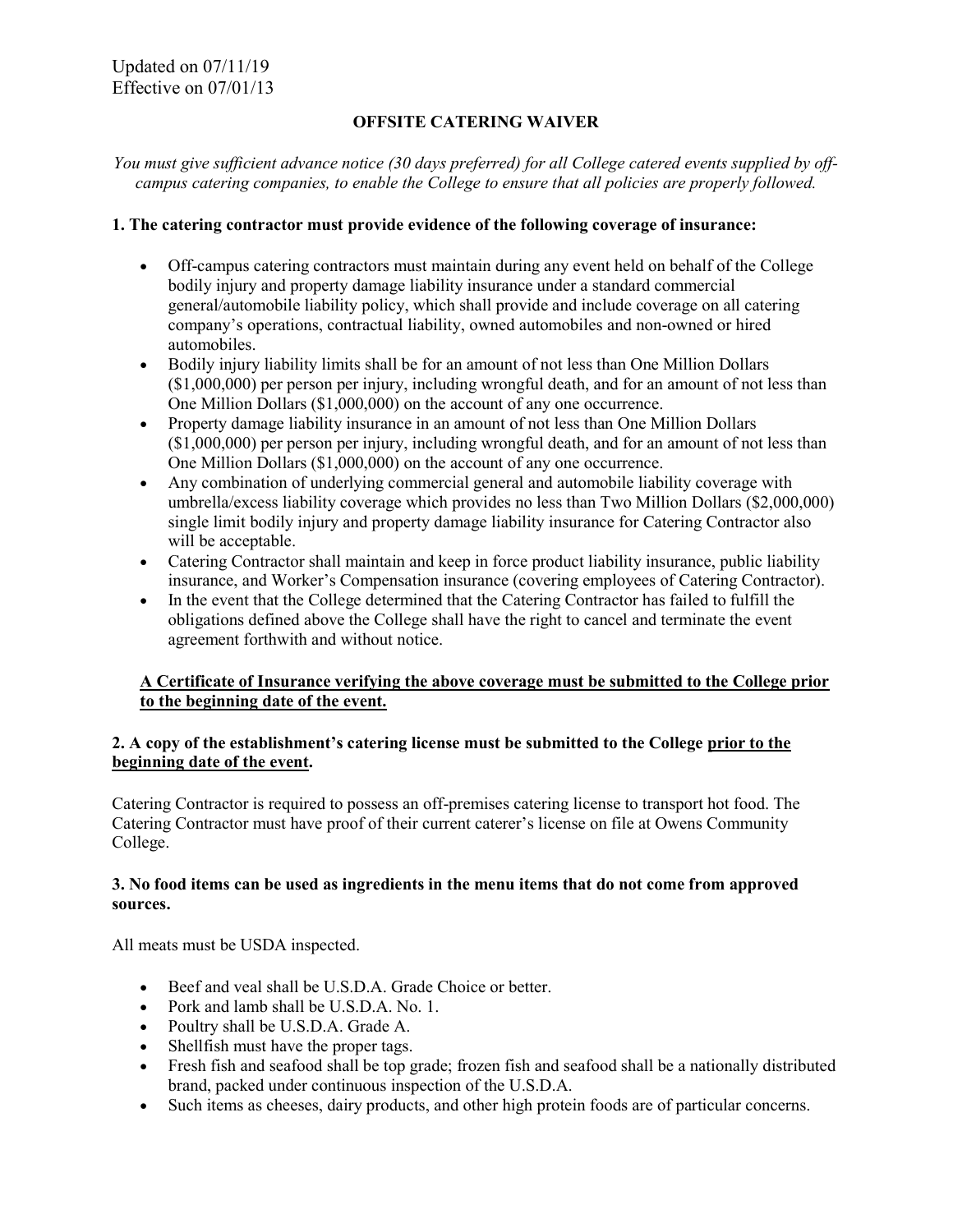Updated on 07/11/19 Effective on 07/01/13

- Eggs -- fresh U.S.D.A. or State graded "A".
- Butter -- U.S.D.A. Grade "A" (92) score.
- Cheese -- U.S.D.A. Grade "A" for all graded cheese.
- Milk and Milk Products -- U.S.D.A. Grade "A".
- Fresh fruits and vegetables -- U.S.D.A. fancy to U.S.D.A. Number "1" shall be used for all graded fresh vegetables and fruit as a minimum specification.
- Frozen fruits and vegetables -- U.S.D.A. Grade "A".
- All other frozen foods U.S.D.A. Grade "A" fancy. Dry stored items and canned goods -- Grade "A" fancy..
- Home canned or prepared items are not considered to be from an approved source.

# 4. Liability

Catering Contractor shall be responsible for all injury or damage of any kind resulting from or arising out of Catering Contractor's, subcontractors or any such operations or services as provided under the event agreement. In addition to the liability imposed upon Catering Contractor on account of personal injury (including death) or property damage suffered through the acts or omissions of Catering Contractor or its officers, employees, or agents, Catering Contractor assumes the obligation to hold the College harmless and to indemnify the College from every expense, liability, or payment including attorney's fees, resulting from or arising out of or through injury (including death) to any person or persons and damage to property regardless of who may be the owner of the property, arising out of or suffered through any act or omission of Catering Contractor or any subcontractor, or anyone directly or indirectly employed by or under the supervision of any of them in the prosecution of the operations included in the event agreement, unless caused by the sole negligence of the College. The College will not be responsible in any manner for loss or damage to Catering Contractor's supplies, materials, or equipment or for any of Catering Contractor's employees' personal belongings brought onto the premises.

# 5. Contracting Requirements

 Equal Employment Opportunity: The Contractor and any Subcontractor or person acting on behalf of the Contractor or any Subcontractor shall not discriminate against any employee or applicant for employment because of race, religion, color, sex, age, disability, sexual orientation, Vietnam-era veteran status, ancestry, or national origin. The Contractor will ensure that applicants are hired, and that employees are treated during employment, without regard to their race, color, religion, sex, age, disability, sexual orientation, Vietnam-era veteran status, ancestry, or national origin. Such actions shall include, but not be limited to the following: employment, upgrading, demotion or transfer, recruitment or recruitment advertising, layoff or termination, rates of pay or other forms of compensation, and selection for training including apprenticeship.

The Contractor agrees to post, in conspicuous places available to employees and applicants for employment, notices setting forth the provisions of this non-discrimination clause. The Contractor will, in all solicitations or advertisements for employees placed by or on behalf of the Contractor; state that all qualified applicants will receive consideration for employment without regard to race, religion, color, sex, national origin, disability, sexual orientation, Vietnam-era veteran status, ancestry, or age. The Contractor will incorporate the foregoing requirements of this paragraph in all contracts for any of the work prescribed herein or to be performed in connection with the Contract and will require all of its Subcontractors for any part of such work to incorporate such requirements in all subcontracts for such work. Contractor's facilities must meet the requirements of law to ensure accessibility to the disabled.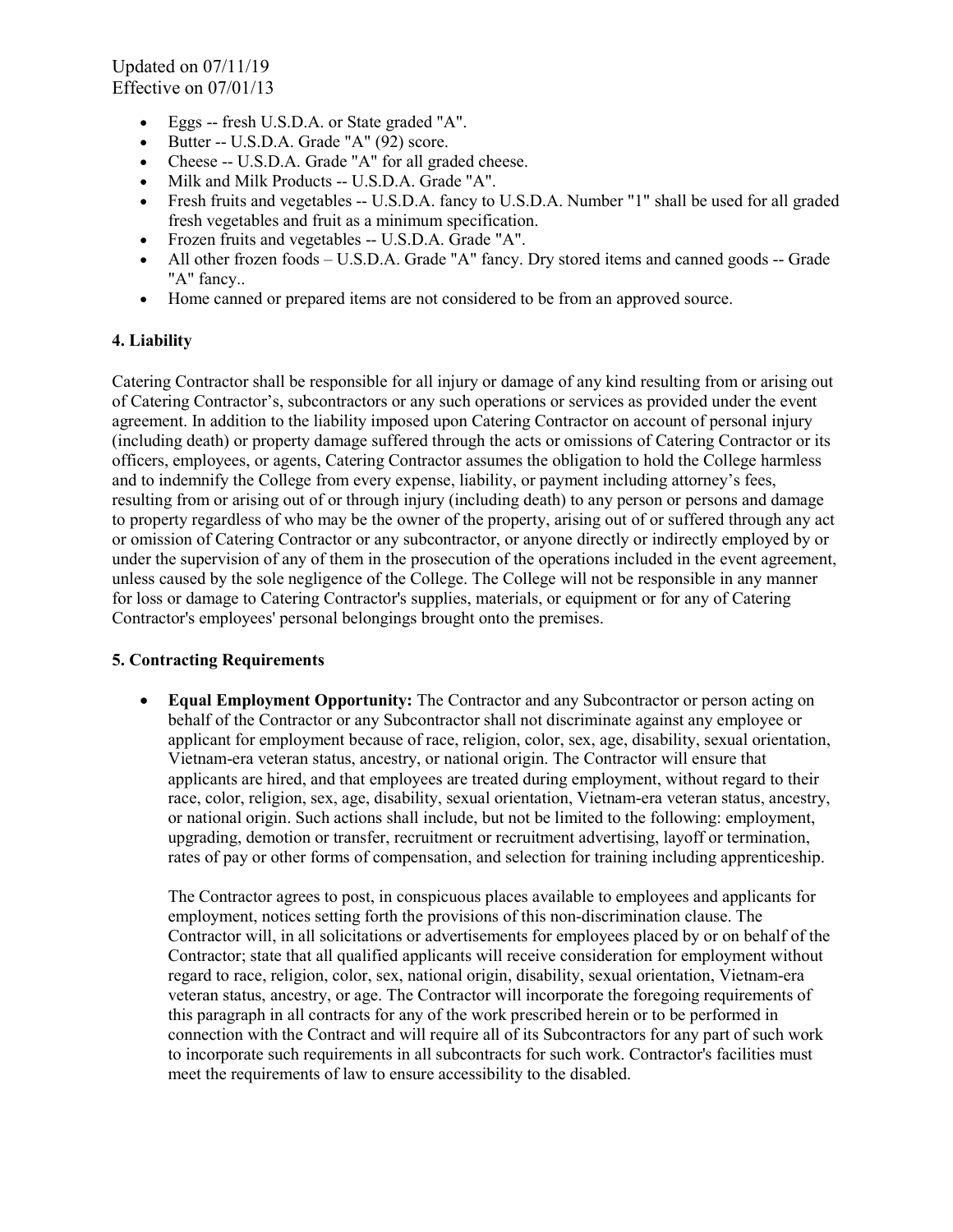Updated on 07/11/19 Effective on 07/01/13

- Unresolved Finding for Recovery: The College is prohibited, pursuant to §9.24, from contracting with any Contractor against whom the Auditor of State has issued a finding for recovery, if the finding for recovery is unresolved. Contractor warrants that it is not subject to an "unresolved" finding for recovery under O.R.C. 9.24. If the warranty is deemed to be false, this Contract is void *ab initio* and the Contractor must immediately repay to the College any funds paid under this Contract. If at anytime during the RFP process the Contractor appears on the Auditor's Findings for Recovery Database, such Contractor's response shall be disqualified and any contract award rescinded.
- Responsibility for Claims/Agreement to Hold Harmless: The Contractor agrees to indemnify, including the costs of defense, and save harmless the College, its officials, agents, and employees from any and all liabilities, claims, losses, expenses, and damages of any nature resulting to any person, firm, corporation or property due to the wrongful or negligent malfeasance, misfeasance, or nonfeasance of the Contractor's employees, agents, and Subcontractors during the performance of the contract.
- Federal, State, and Local Law Compliance: The selected vendor shall, in the performance of services pursuant to this RFP, fully comply with all the applicable federal, state and local laws, rules, regulations, or ordinances, and shall hold the College harmless from any liability from failure of such compliance.
- Conflict of Interest: Contractor, along with its officers, members and employees, have no interest, personal or otherwise, direct or indirect, which is incompatible or in conflict with or would compromise in any manner or degree the discharge and fulfillment of its functions and responsibilities under this Contract. Contractor agrees to periodically inquire of its officers, members and employees concerning such interests. Any person who acquires an incompatible, compromising or conflicting personal or business interest shall immediately disclose his or her interest to the College in writing. Thereafter, he or she shall not participate in any action affecting the work under this Contract, unless the College shall determine that, in light of the personal interest disclosed, his or her participation in any such action would not be contrary to the public interest.
- Ohio Ethics Law: Contractor certifies that no member, agent, or employee of the College has or will benefit financially or in any manner inconsistent with Ohio's Ethics laws, Revised Code Chapter 102, from any resulting contract. Any contract arising from this RFP may be terminated by the College if it is determined that any gratuities of any kind were either offered to or received by any of the College's officials, employees or families from the Contractor, his agent, or employees. Contractor further agrees to refrain from promising or giving to any College employee anything of value that is of such a character as to manifest a substantial and improper influence upon the employee with respect to his or her duties.
- Drug-Free Workplace: Contractor agrees to comply with all applicable state and federal laws regarding drug-free workplace. Contractor shall make a good faith effort to ensure that all Contractor employees will not purchase, use or possess illegal drugs or alcohol or abuse prescription drugs while engaged in any activity relating to this Contract.
- Observance of College Rules and Regulations: Contractor agrees that at all times its employees will observe and comply with all regulations of the College, including but not limited to parking and security regulations.